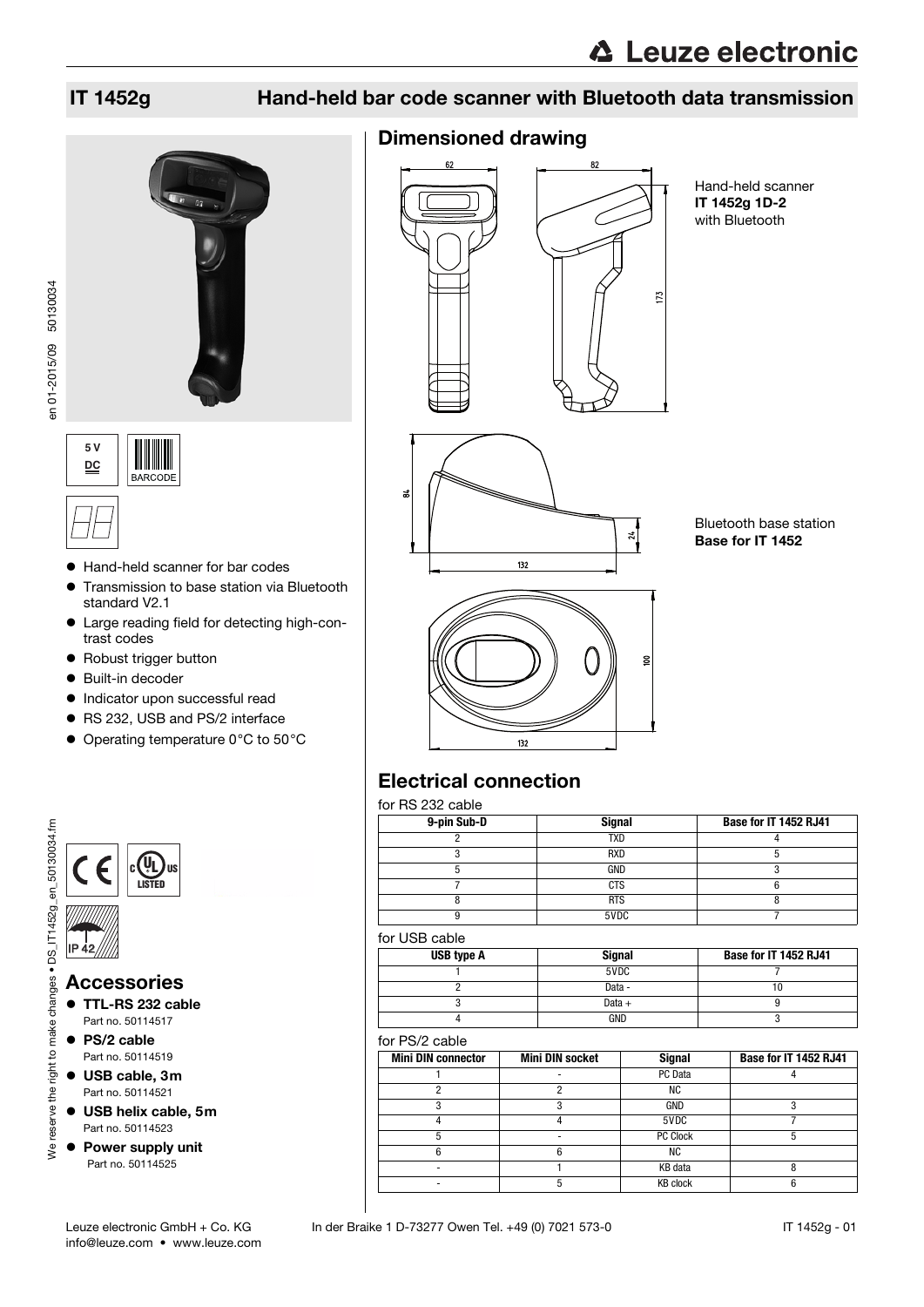## **Specifications**

**Electrical data** IT 1452g 1D-2 **Base for IT 1452**<br>Operating voltage  $U_R$  3.7VDC internal battery 4.5 ... 5.5VDC Power consumption

**Li-ion battery**<br>Capacity Max. number of scans<br>
Max. operating time<br>
Max. operating time<br>
14h at 1 scan/s Max. operating time<br>Charging time at 9VDC

**Radio transmission**<br>Frequency

Transmission speed

Interfaces<br>Interface type

**Types of codes**<br>Bar codes

# **Optical data**<br>Optical system

Optical system pixel array 640x480<br>Symbol contrast PCS 35% minimum

#### Environmental data

Reading field

 $\overline{\phantom{a}}$  $\overline{1}$  $\overline{\phantom{a}}$  $\overline{\phantom{a}}$ 

Code 39

**UPC** Code 39 5 Mil (0.127 mm)

Light source exempt group (in acc. with EN 62471)<br>
Degree of protection and IP 42 Degree of protection<br>Certifications

Operation 3.7VDC internal battery<br>
max. 5W @ 5VDC

 $2,000$ mAh<br> $40.000$ 4.5h for complete charge following complete discharge

2.4 ... 2.4835 GHz (ISM band) frequency hopping, Bluetooth ® V2.1, Class 2<br>10m

Interface type **RS 232, PS/2 and USB**<br>Trigger Trigger Trigger and Trigger and USB via button or serial command

> 2/5 Interleaved, Code 39, Code 128, Code 93, Codabar, UPC/EAN, Codablock, GS1 Databar

Symbol contrast PCS 35% minimum<br>Light source integrated diffuse LE Light source<br>
Fraction<br>
Read direction<br>
Read direction omnidirectional, various tilt and rotational angles up to 45°

**Mechanical data IT 1452g 1D-2 Base for IT 1452**<br>Weight **IT 1452g 1D-2 Base for IT 1452** Dimensions 173x82x62mm 101x131x81mm<br>Shock resistance 30 falls from a height of 1.5m 50 falls from a height of 1m 30 falls from a height of 1.5m

**IT 1452g**

0 50 100 150 200 250 350 400 300

<del>| manapamanapamanapamanapamanapamanapamana</del>

13 Mil (0.330 mm)

Weight approx. 210g approx. 210g approx. 180g (without cable)<br>Dimensions 173x82x62mm 101x131x81mm

Ambient temp. (operation)  $0^{\circ}$ C ... +50°C  $0^{\circ}$ C ... +50°C <br>
Ambient temp. (storage)  $-40^{\circ}$ C ... +70°C  $-40^{\circ}$ C ... +60°C  $-40^{\circ}$ C ... +60°C <br>
Relative humidity  $0...$  95% (non-condensing)  $0...$  95% (non-condensin Ambient temp. (storage) -40°C … +70°C -40°C … +60°C<br>Relative humidity 0 … 95% (non-condensing) 0 … 95% (non-condensing) IF  $\frac{12}{15}$  60950-1 (US-19749-A1-UL)

> 20 Mil (0.508 mm)

Typ. reading distance [mm] depending on the bar code module

# Typ. operating range 10m 10m Transmission speed up to 1 Mbit/s

# **△ Leuze electronic** IT 1452g

### Tables

Remarks

**Operate in accordance with intended use!**

- $\overline{\mathfrak{G}}$  The product may only be put into operation by competent persons.
- $\%$  Only use the product in accor-
- dance with the intended use.

Ergonomically shaped handheld scanner with integrated decoder for high-contrast codes.

Data transmission via configurable RS 232 interface.

Or keyboard-wedge operation via PS/2 or USB interface.

For a functional unit, an IT 1452g hand-held scanner and a Base for IT 1452 base station as well as a power supply unit and corresponding cable must be ordered.

# **Bluetooth**°

Bluetooth is a trademark owned by Bluetooth SIG, Inc., U.S.A. and licensed to Honeywell.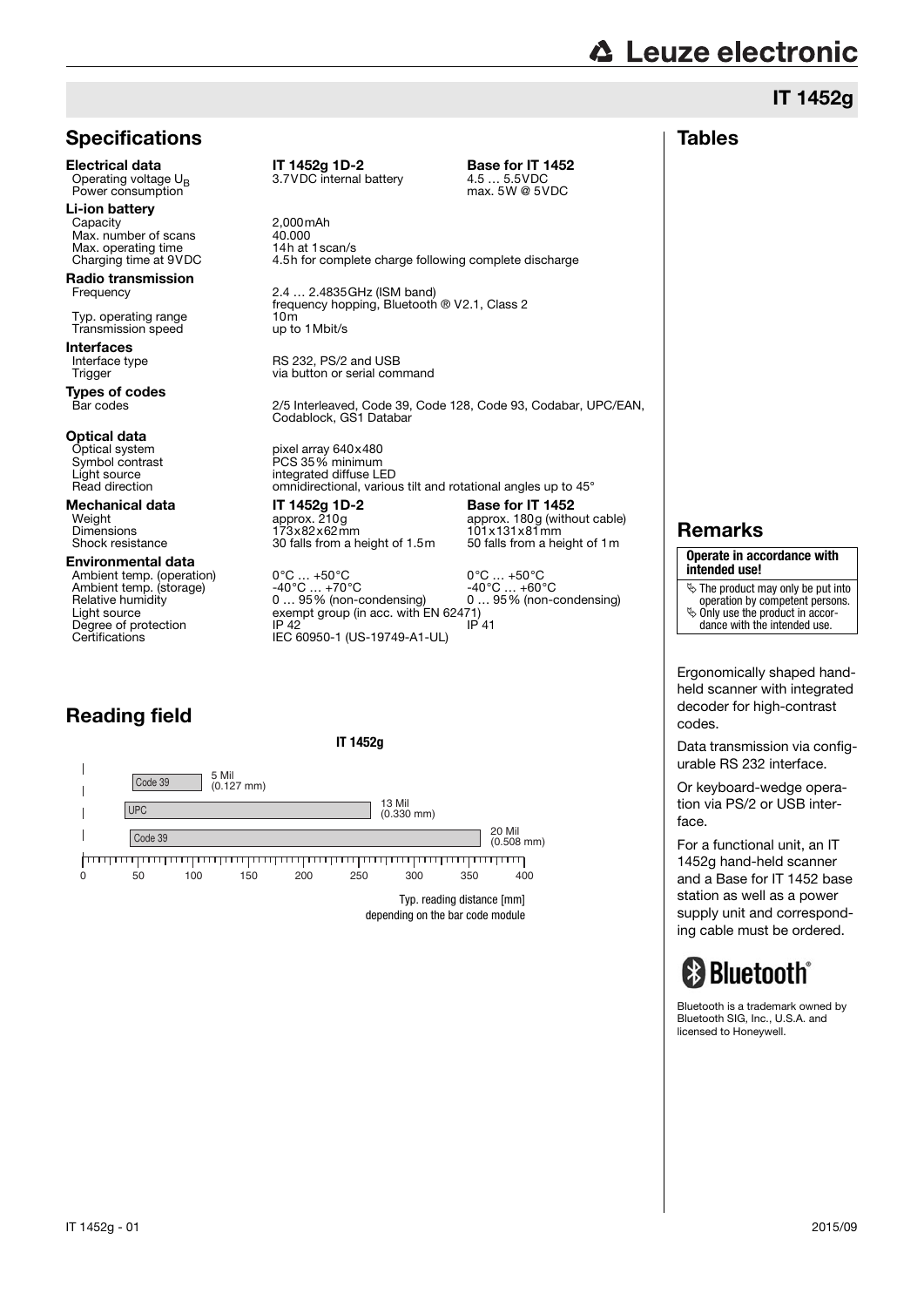### Order guide

| Hand-held reader for bar codes (Standard Range) |                                                                              | Part no. |
|-------------------------------------------------|------------------------------------------------------------------------------|----------|
| IT 1452a 1D-2                                   | with Bluetooth data transmission                                             | 50130501 |
|                                                 |                                                                              |          |
|                                                 | Base station for hand-held bar code scanner with Bluetooth data transmission | Part no. |
| Base for IT 1452                                | with RS 232, PS/2 and USB interface                                          | 50130499 |

### Switching off the computer

Information on switching off and shutting down the connected computer - which must always be performed before connecting peripheral devices, such as a scanner - can be found in the appropriate operating instructions for your computer.

# Connecting the base station

Shown in the adjacent figure are the locations for installing the cable on the base station. The individual installation steps are described in the following.

- 1.To secure the interface cable to the base station, proceed as follows: plug the RJ 41 connector into the socket on the bottom of the base station until the cable clicks into place.
- 2.Connect the interface cable to the appropriate connection socket on the computer.
- 3.You may need a power supply unit for supplying voltage if you would like to charge the hand-held scanner via the base station or use an RS 232 interface. Use the pin assignments (see "Electrical connection" on page 1) to select the appropriate cable for your application.
- 4.Connect the power supply unit to the power socket.
- 5.Use the code for the respective application to configure the hand-held scanner, see chapter "Parameterization".
- 6.Check the operational readiness of the scanner by pointing the scanning surface towards a flat surface and pulling the trigger. A green



target line as well as the red illumination should now be visible. Now scan a sample label. The scanner emits an acoustic signal to confirm that the label has been read; if necessary, the data is now passed on to the computer.

## Parameterization

The hand-held scanner can always be configured using 2D-codes. To do this, the 2D-code must first be selected on the package insert and then the trigger actuated in order to read the code. The configuration is then immediately accepted and executed.

Several of the most important configurations are listed in the following.

A second option is to configure the hand-held scanner with the USB and RS 232 interfaces with the aid of the EZ Config PC program. You can download and install this program from our homepage at www.leuze.com.

The program can be used to make settings and transfer them to the hand-held scanner. The configuration can also be stored so that it can be reused at a later time.

More information can also be found in the user's quide.

The standard applications are described and summarized below.



#### Notice!

Additional information on the device and short instructions can be found on the Internet at www.leuze.com.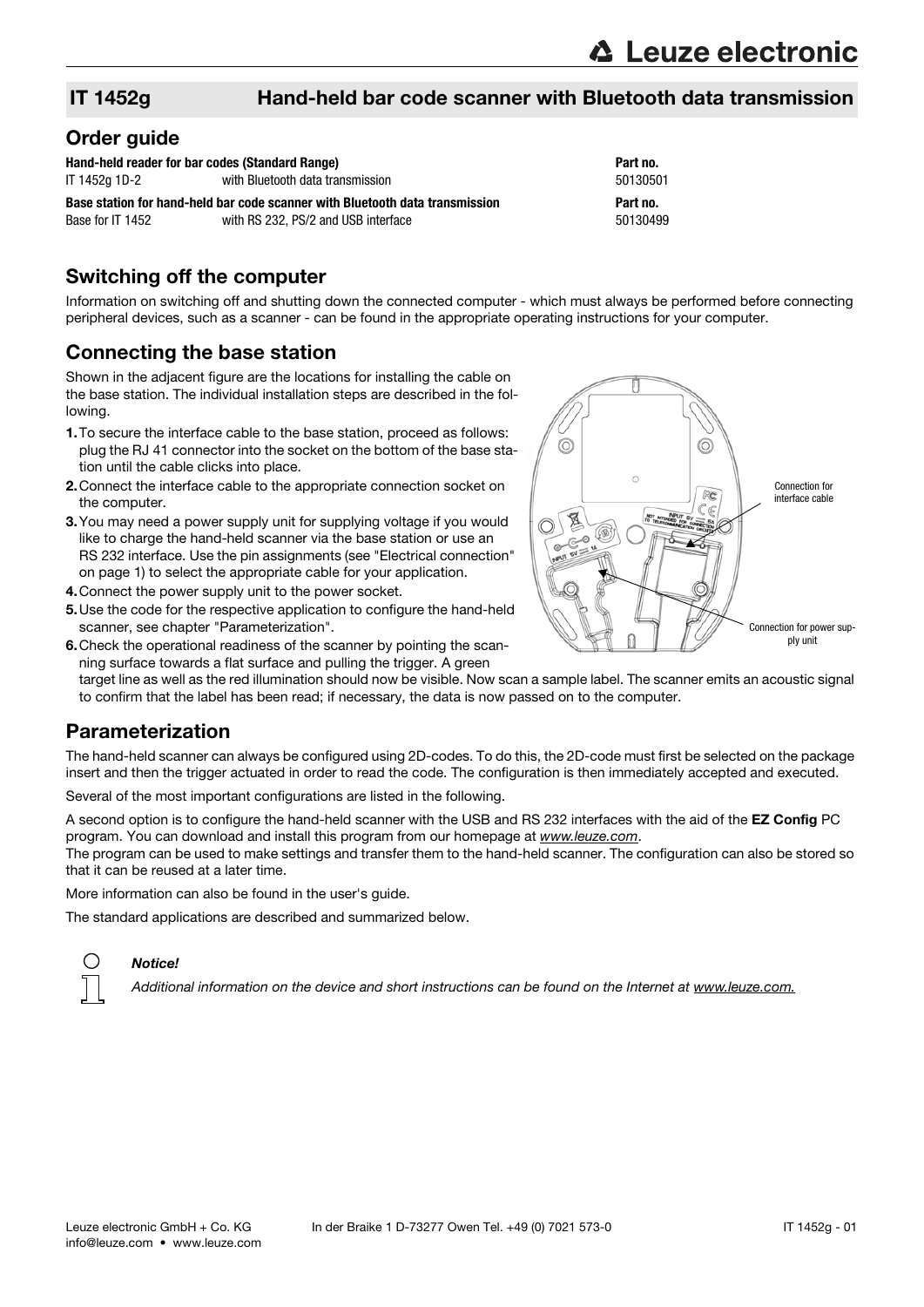# **△ Leuze electronic**

IT 1452g

# Resetting the IT 1452g to factory settings

To reset all parameters to factory settings, scan the adjacent bar code.



Attention! All settings are lost!!!



Return the hand-held scanner to the base station to apply the settings. This procedure is concluded with acoustic confirmation signals.

You may then continue making settings or operation of the device.

# **Trigger**

To activate the read process, a trigger signal is to be sent via the serial RS 232 interface or USB interface (COM port emulation only). The command is to be sent at the set baud rate, parity, and data and stop bits.

The command for activation is: **SYN T CR** ASCII decimal values: 022; 084; 013

To cancel read readiness, send a deactivation.

The command for deactivation is: **SYN U CR** ASCII decimal values: 022; 085; 013

Following a successful read operation, the hand-held scanner deactivates itself.

The second option is activation via the built-in trigger button.

# Configuration for the Leuze standard protocol

Scan the adjacent 2D-code.

The hand-held scanner is set to the following transmission parameters:

RS 232 transmission with 9,600 baud, 8 data bits, 1 stop bit, no parity, prefix <STX>, postfixes <CR><LF>.

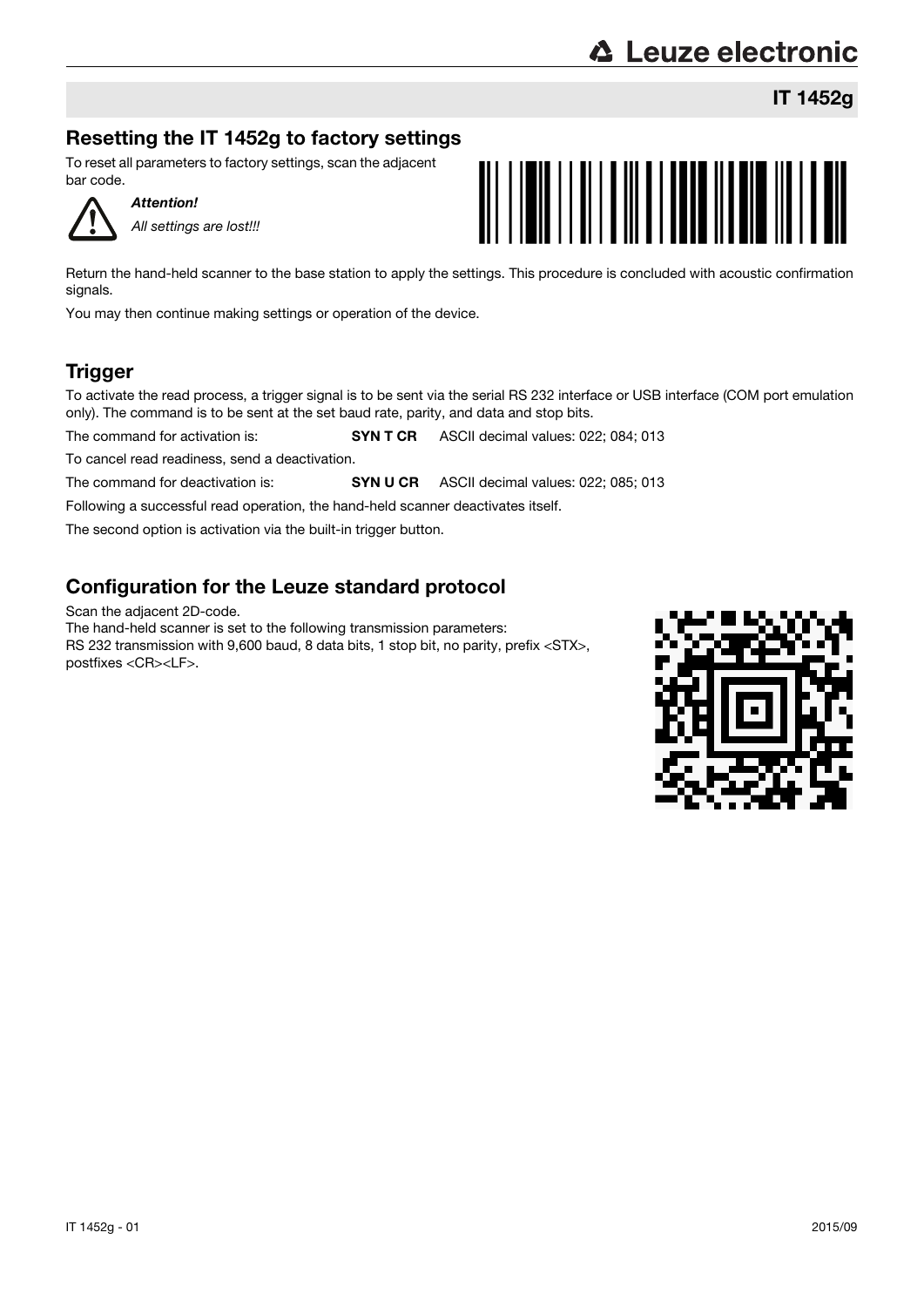## Connecting the IT 1452g to the serial PC interface

With TTL-RS232 cable (part no. 50114517)

#### Required parts:

| 1x          | IT 1452g 1D-2                 |
|-------------|-------------------------------|
| 1x 50130499 | Base for IT 1452 base station |
| 1x 50114517 | KB 232-1 IT 190x              |
| 1x 50114525 | Power supply unit             |





#### Notice!

Cable KB 232-1 IT190x (part no. 50114517) uses TTL-level (0V...5V) for data transmission. As an alternative to this, cable KB 232-2 IT190x (part no. 50115105) can be used. This cable works with the regular RS232 level (-12V.. $+12V$ ) and therefore features a higher interference rejection. Both cables are connection compatible.

#### Procedure:

- 1.Switch off the PC.
- 2.Connect the interface cable to a free COM port (RS 232) on the computer (3) and to the base station (2).
- 3.Plug one end of the power supply unit cable into the base station (4) and the other end into a free power socket (5).
- 4.Switch the PC back on.
- 5.Scan the adjacent bar code.



- The hand-held scanner is set to the following transmission parameters: RS 232 transmission with 115,200 baud, 8 data bits, 1 stop bit, no parity, postfixes <CR><LF>.
- 6.Return the hand-held scanner to the base station to apply the settings. This procedure is concluded with optical confirmation signals (green LED on the base station).
- 7.If necessary, adjust the transmission parameters of the used COM port to those of the hand-held scanner.



#### Attention!

We recommend connecting the base station directly to a PC or to the MA 21 or MA 41... connection units. If connecting to other components, please note that a voltage level range of 0 ... +5V (TTL level) is maintained on the data lines!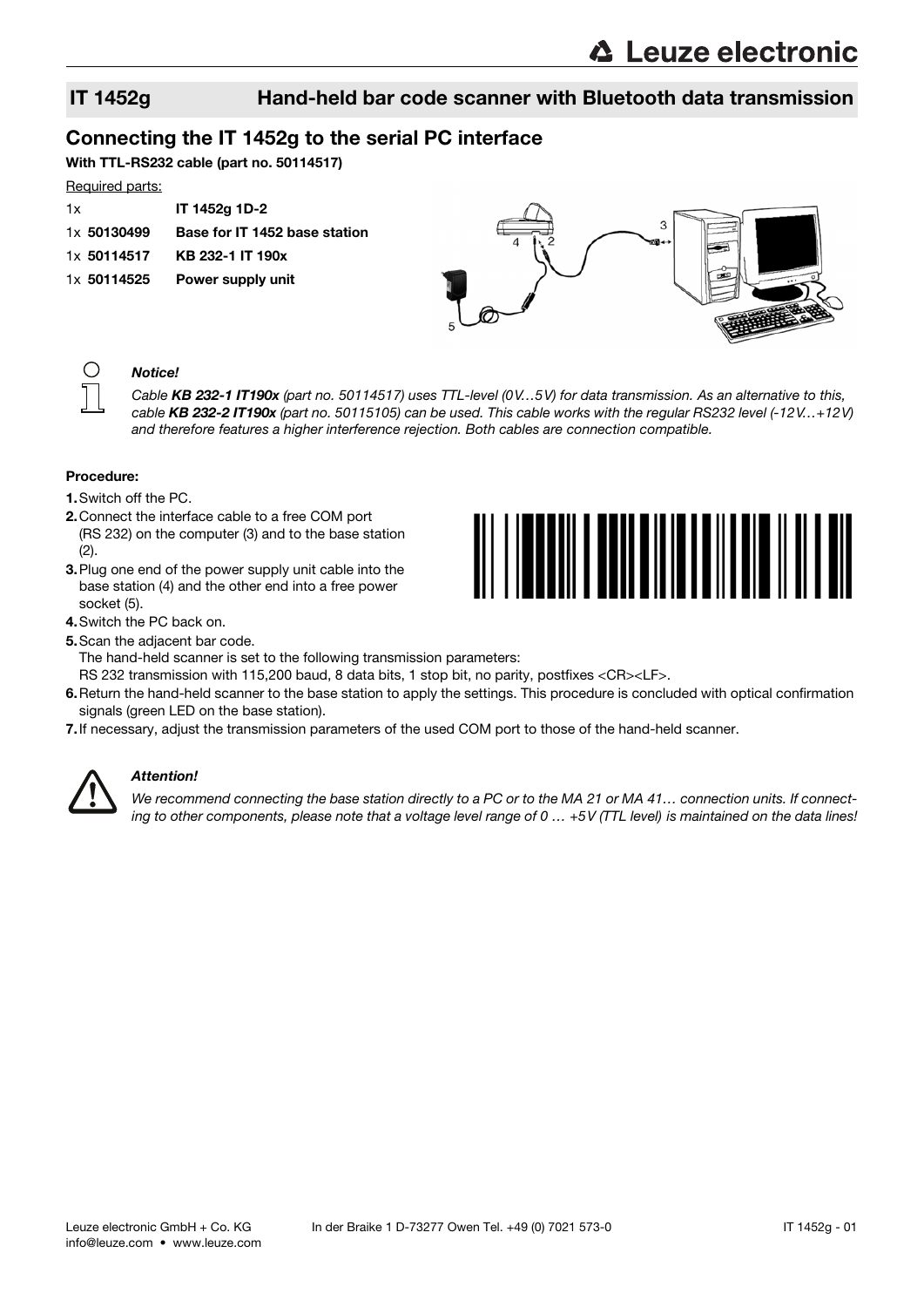IT 1452g

# Connecting the IT 1452g to the MA 2xxi

#### Required parts:

| 1x          | IT 1452g 1D-2                 |
|-------------|-------------------------------|
| 1x 50130499 | Base for IT 1452 base station |
| 1x 50115105 | RS 232 cable                  |

- 1x 50114525 Power supply unit
- 1x 50113397 KB JST-HS-300
- 1x Connection unit MA 2xxi for the respective fieldbus system:
	- 50112893 MA 204i for PROFIBUS or
	- **50112892 MA 208i for Ethernet or<br>50112891 MA 248i for PROFINET**
	- MA 248i for PROFINET

#### Procedure:

- 1.Insert the KB JST-HS-300 cable into the MA 2xxi.
- 2.Connect the interface cable to cable KB JST-HS-300. Connect the interface cable and the power supply unit to the base station (see "Connecting the IT 1452g to the serial PC interface").
- 3.Scan the adjacent 2D code.
- The hand-held scanner is set to the following transmission parameters: RS 232 transmission with 9600 baud, 8 data bits, 1 stop bit, no parity, postfixes <CR><LF>.
- 4. Return the hand-held scanner to the base station to apply the settings. This procedure is concluded with audible confirmation signals.

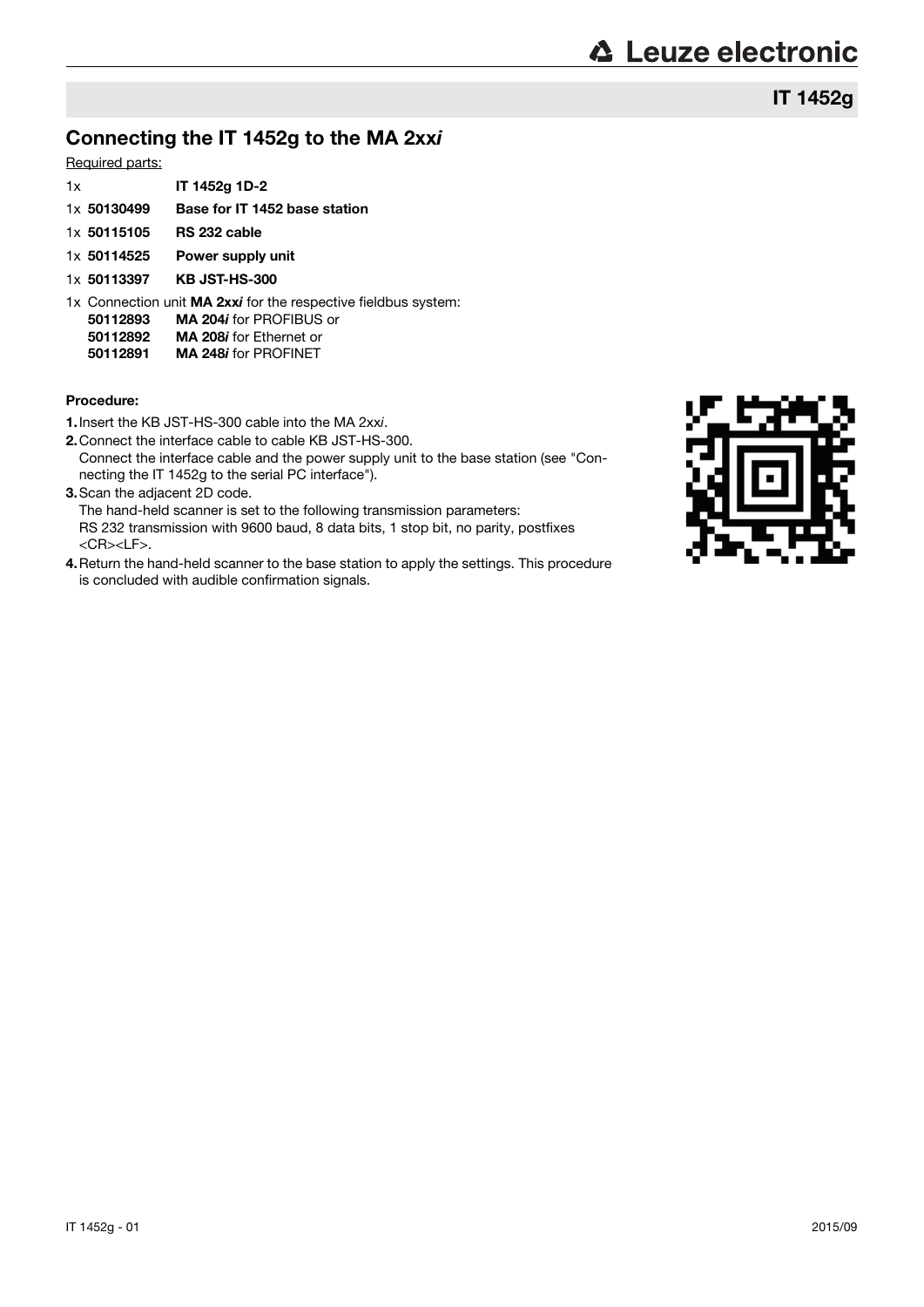# Connecting the IT 1452g to the MA 21

### Required parts:

| 1x          | IT 1452g 1D-2                 |
|-------------|-------------------------------|
| 1x 50130499 | Base for IT 1452 base station |
| 1x 50114517 | KB 232-1 IT 190x              |
| 1x 50114525 | Power supply unit             |
| 1x 50035421 | KB 021 Z                      |
| 1x 50030481 | MA 21 100                     |
|             |                               |

# Pin assignments KB021 Z:

| Core color:   | Signal | Terminal in the MA 21: |
|---------------|--------|------------------------|
| Brown         | (RXD)  | 26                     |
| White         | (TXD)  | 27                     |
| Blue          | (GND)  | 28                     |
| Red           | (VCC)  | $\times$               |
| <b>Black</b>  | (GND)  | $\times$               |
| Bare (shield) | (PE)   | 21                     |
|               |        |                        |

#### Procedure:

- 1.Connect cable KB 021 Z to the MA 21… acc. to the above pin assignments.
- 2.Connect the interface cable to cable KB 021 Z. Connect the interface cable and the power supply unit to the base station (see "Connecting the IT 1452g to the serial PC interface").
- 3.Scan the adjacent 2D code.

The hand-held scanner is set to the following transmission parameters: RS 232 transmission with 9,600 baud, 7 data bits, 1 stop bit, even parity, postfixes <CR><LF>.

4.Return the hand-held scanner to the base station to apply the settings. This procedure is concluded with acoustic confirmation signals.

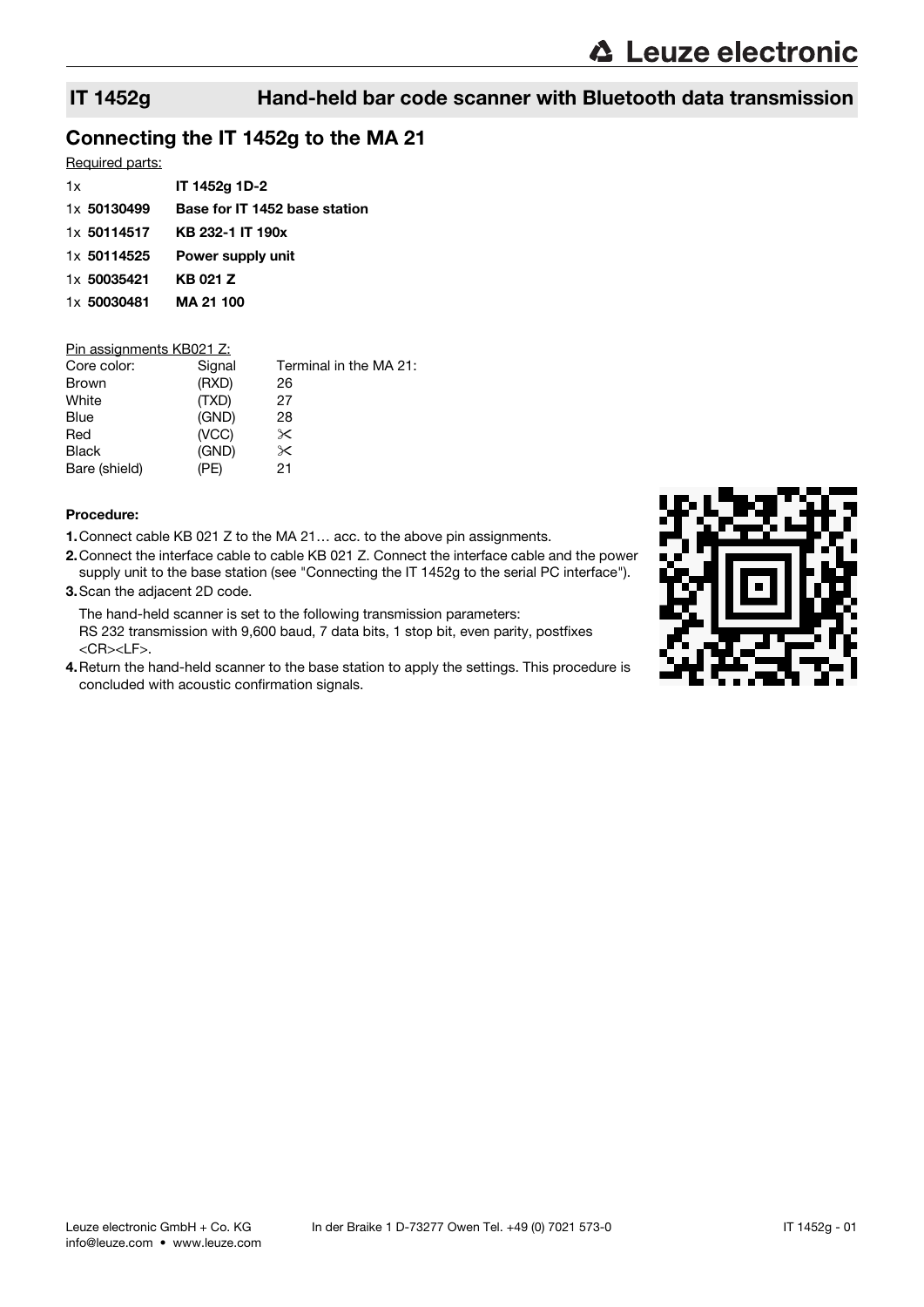# **△ Leuze electronic**

# IT 1452g

# Connecting the IT 1452g to the PS/2 interface

The operation of the hand-held scanner in keyboard emulation mode is described in this section. With this operating mode, a PC keyboard is emulated. The read data are written directly into the currently activated program. The data can thereby be further processed in all standard programs.

#### Required parts:

| 1x |             | IT 1452g 1D-2                      |
|----|-------------|------------------------------------|
|    | 1x 50130499 | Base for IT 1452 base sta-<br>tion |
|    | 1x 50114525 | Power supply unit                  |
|    | 1x 50114519 | <b>KB PS2-1 IT 1902</b>            |
|    |             |                                    |



#### Procedure:

 $\bigcirc$ 

- 1.Switch off the PC.
- 2.Disconnect the keyboard.
- 3.Connect the cable for the base station between the keyboard and the PC.
- 4.Switch the PC back on.
- 5.Scan the 2D code shown below.
- 6.Return the hand-held scanner to the base station to apply the settings. This procedure is concluded with acoustic confirmation signals.



### Notice!

To charge the hand-held scanner, the power supply unit must be plugged in and the hand-held scanner placed in the base station.

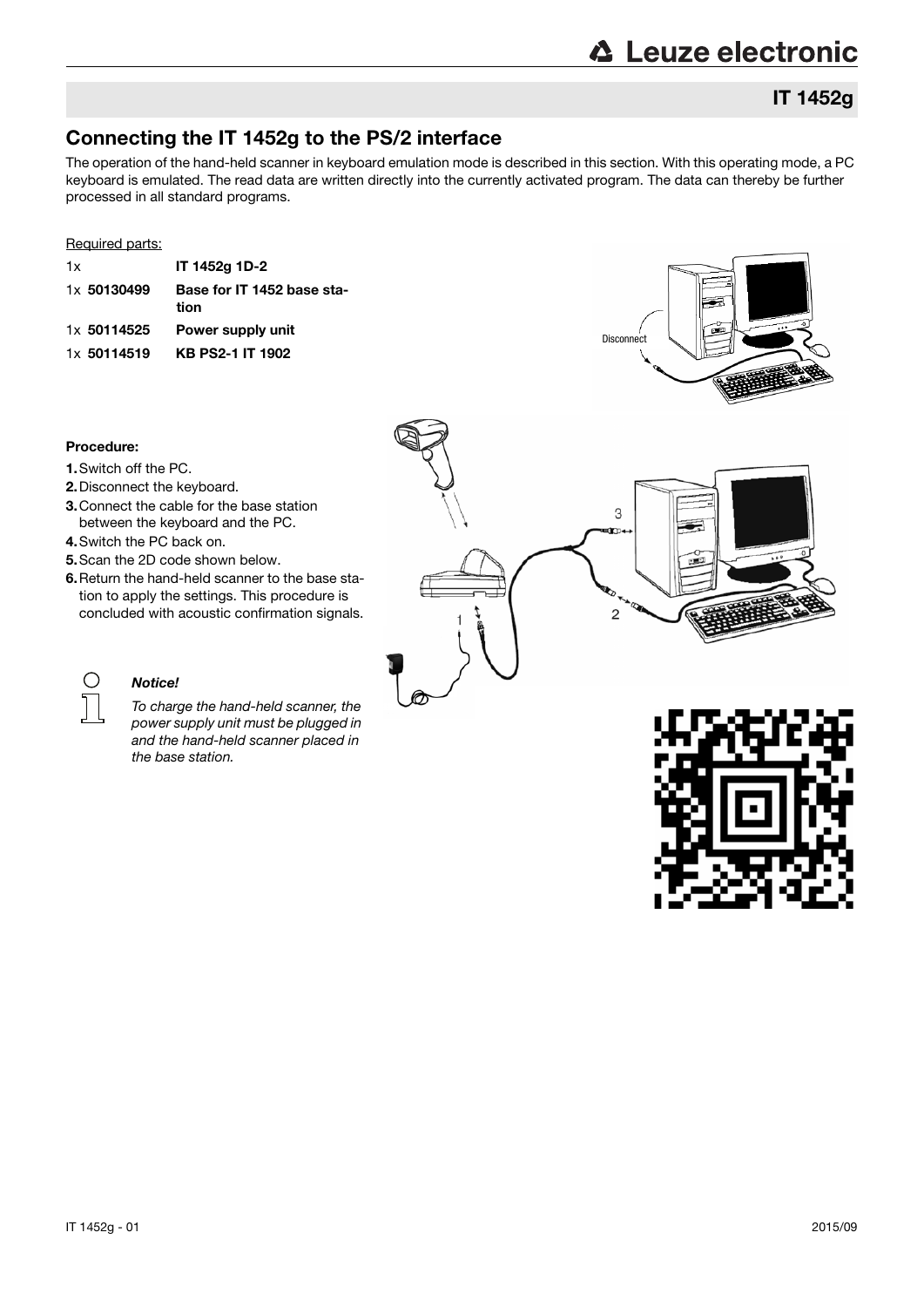# Connecting the IT 1452g to the USB interface (keyboard emulation)

Operating the hand-held scanner in keyboard emulation mode on a USB port is described in this section. With this operating mode, a PC keyboard is emulated. The read data is written directly into the currently activated program. The data can therefore be further processed in all standard programs.

#### Required parts:

| 1x          | IT 1452g 1D-2                  |
|-------------|--------------------------------|
| 1x 50130499 | Base for IT 1452 base station  |
| 1x 50114525 | Power supply unit              |
| 1x 50114521 | KB USB-1 IT190x (3m, straight) |
| or          |                                |
| 1x 50114523 | KB USB-2 IT190x (5m, spiral)   |



#### Procedure:

- 1.Connect the cable for the base station to a free USB port.
- 2.The scanner acknowledges this connection with a beep.
- 3.Scan the adjacent 2D code.



#### Notice!

To charge the hand-held scanner, the power supply unit must be plugged in and the handheld scanner placed in the base station.